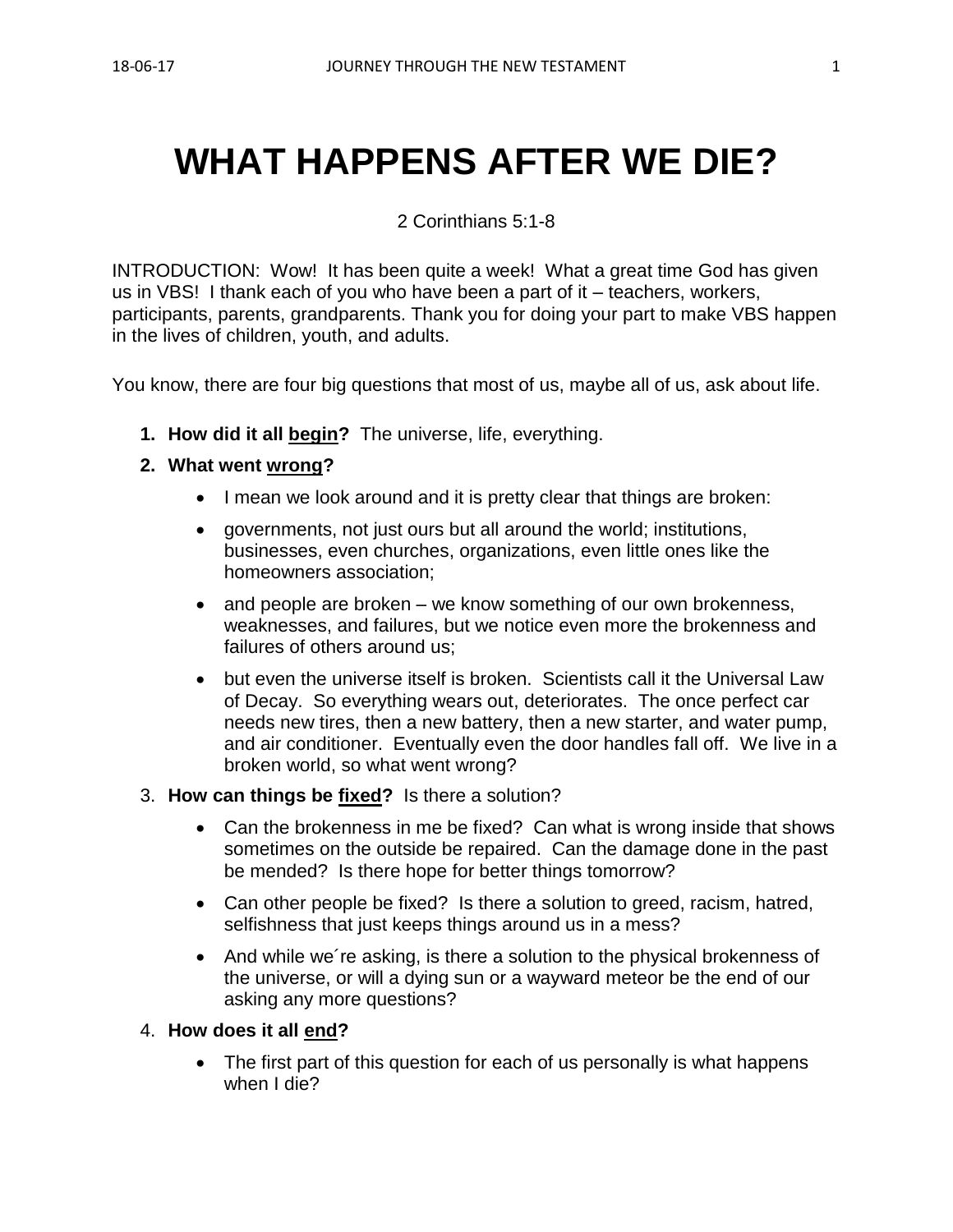- But the larger question is what happens ultimately to this world, to the universe, to everything?
- And the answer to that question has personal application as well. Will I be part of what ultimately happens or will I just have ceased to exist? If I am a part of it all, in what way will I be a part? Is it going to be good? Very good? Or will it be bad? Terrible? What happens in the end?

Did you know that discovering the answers to those questions is really what Vacation Bible School is all about? You may be thinking, "Well that is a pretty deep curriculum for my seven year old!"

And yes, it is. But offering an answer, a clear answer, to each of those four questions is what the Bible is about. It is actually impossible to teach or learn the message of the Bible without hearing God´s answers to those questions.

Now, just as those four questions can be broken into a lot of smaller questions, each of the answers has a lot of parts as well. In fact, to give you the complete answer to each question, I would have to read you the whole Bible; and you might want me to pause now and then to give some explanation.

Obviously I cannot do that this morning. But let me give you the short answer the Bible gives to each of those questions, and this is what we learn and teach in Vacation Bible School or any other time we teach and learn from the Scriptures.

- **1. How did it all begin? In the beginning, God created everything.**  And by the way, after God finished, it all worked perfectly. Nothing was broken, not the people, not the animals, not inanimate things on the earth, not the things out in space. Everything worked perfectly and in perfect harmony.
- **2. What went wrong? Sin, disobedience to God, began.** It began in a beautiful but rebellious angel, quickly spread to the first people, and then it spread to all of their descendants. Not only were people broken but their disobedience to the King of the Universe who made them caused everything else in the universe to begin to decay and die. That is the way things still are, and the presence of sin in our world is the reason all of us see so clearly that our world is broken.
- **3. How can things be fixed?** Here's the good news. In fact the Bible calls it the gospel. **Jesus Christ, the Son of God, came to our world and died on a cross to pay the penalty for the sins of mankind. He offers forgiveness for our sins and eternal life to those who will trust Him as Lord and Savior.**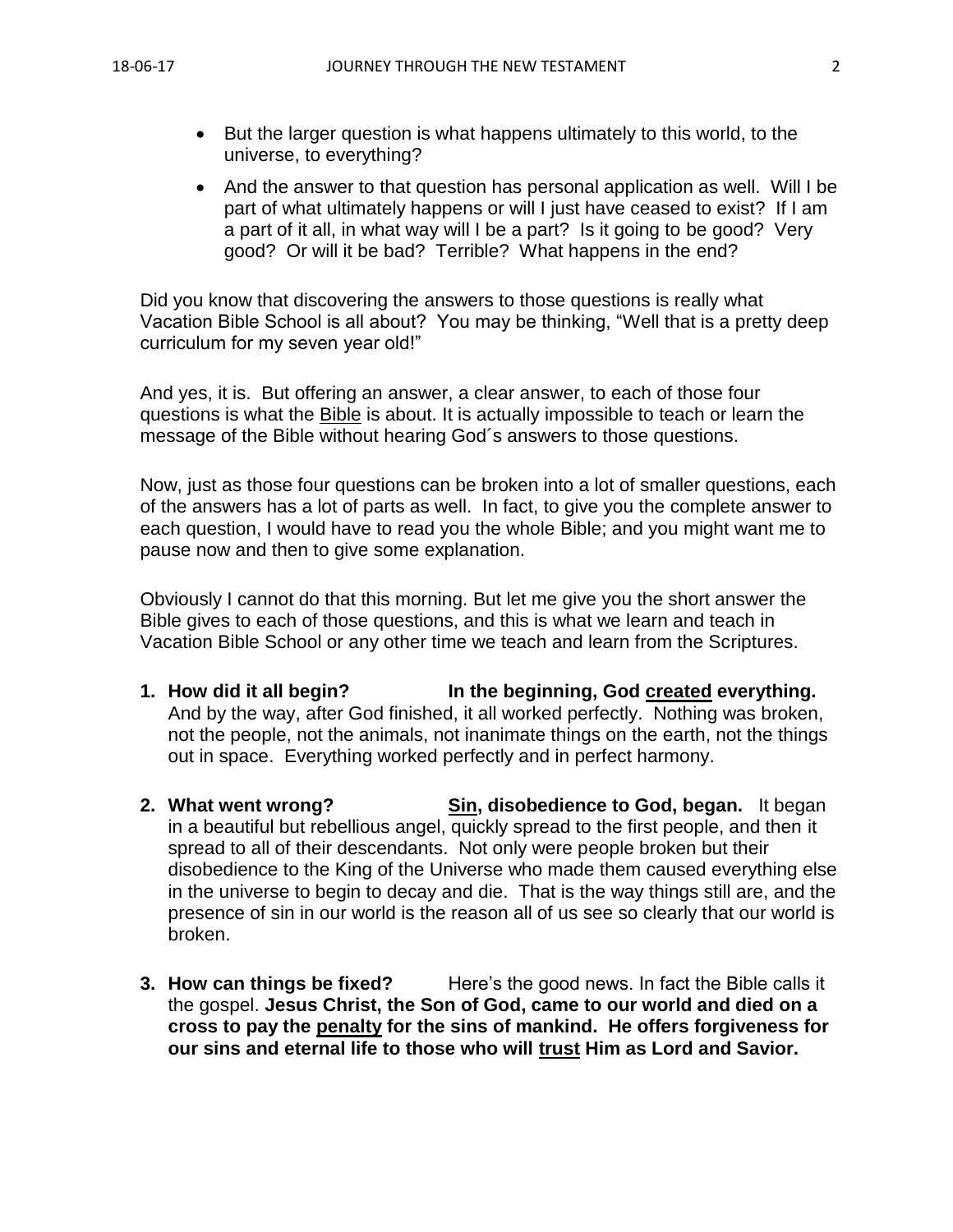**4. How does it all end?** Wow! Talk about a lot of parts, this answer has a lot of parts, and they are fascinating to explore. The Bible gives far more detail about this answer than most people realize, because the answers are not all organized the way I have organized them on this slide for you. But there is a short answer, a basic answer to the question of how it all ends.

> **Jesus returns to the earth and restores everything to its original perfection, enlarges it, and establishes it in its perfect condition forever. Those who trusted Jesus as Savior and Lord during their lives will be a part of that final, perfect universe.**

They will live their lives in peace and harmony with their Creator and Lord and with all the others who trusted Him, and they will continue to live in this perfect state forever and forever.

Those who would not trust in Jesus as their Lord and Savior will also continue forever, but theirs will be a horrible existence of pain, suffering, and sorrow in the Lake of Fire.

Now, I understand, there may be some of you that are thinking, I don´t agree with all of that. I don´t agree with some of those answers. I understand. And this morning, I am not trying to persuade you to agree. These are not answers I have come up with. I do believe these answers are true, but they did not originate with me. I am just telling you, this is what the Bible says, and I can demonstrate that clearly from this book.

When you read it all, cover to cover, those are the answers the Bible gives to these important questions we all ask. And since the Bible makes an internal claim to being the Word of God, and since it gives irrefutable evidence that the claim is true, that it really is the Word of God, your disagreement is not with me or the church. Your disagreement is with God. Only you can work that out.

Fathers, it being Father´s Day, I want to make an appeal to you. You and I just as men, as people, ask these questions for ourselves and the answers that we come to are critically important to how we live our lives. But what I would ask you to consider this morning is that these questions are important to every member of your family: wife, children, and grandchildren, even parents and siblings – people you care about. And as the head of your family, you have both the privilege and the responsibility to help your kids discover the right answers to these questions, because the answers they settle into will impact their lives and their eternity.

And you single moms, while you are not dad, if your kids don´t have a dad in their life who is doing this, then this privilege and responsibility falls to you. And all you moms,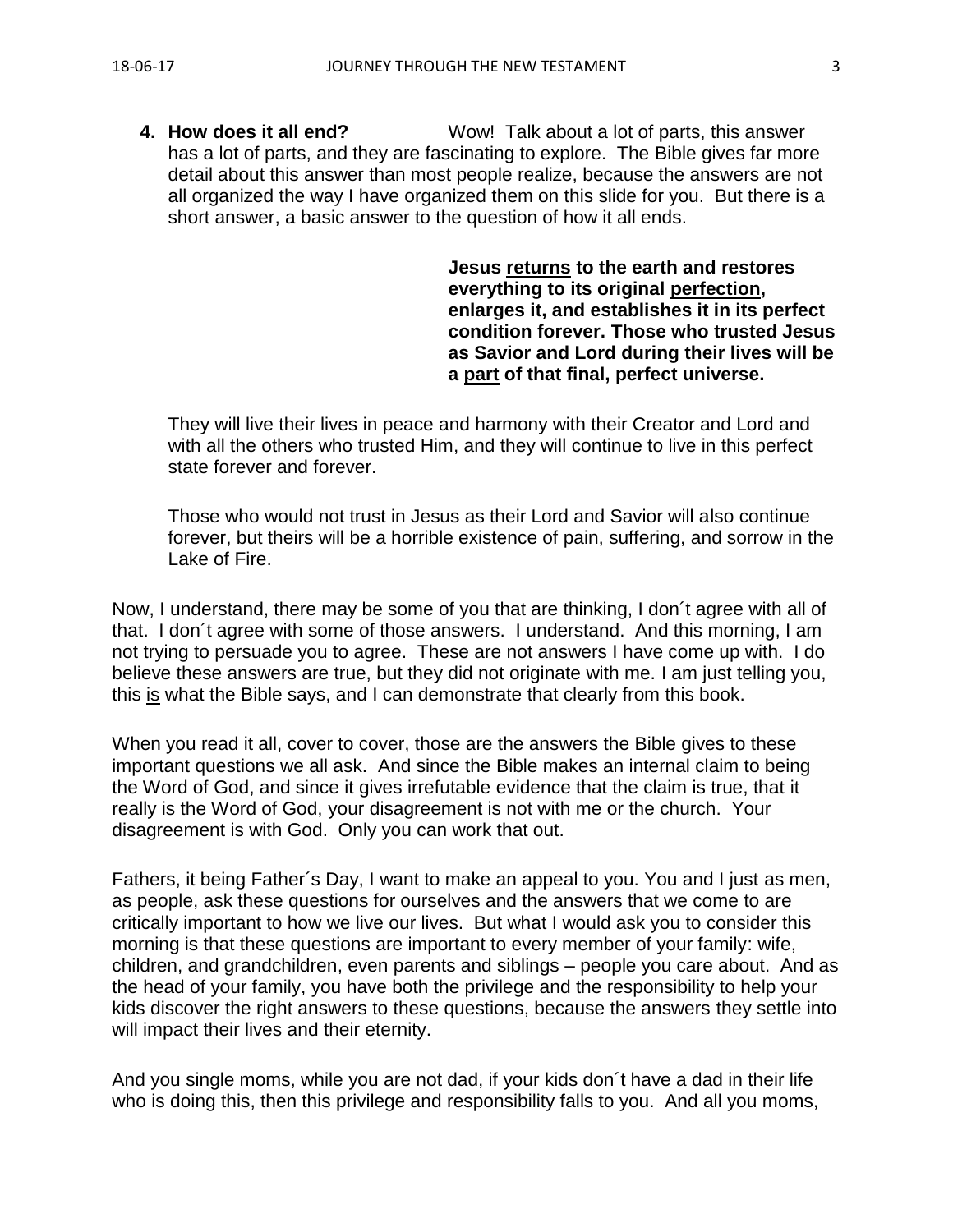even if dad is doing this, you share in this privilege and responsibility. You need those answers as much as he does, and your kids need both of you to help them come to the answers.

Now that said, I want to come back to the fourth question and take you to a Scripture many of us read this week because we are reading through the New Testament. So Friday we read 2 Corinthians 5, and it is a passage that specifically addresses the question **what happens to a believer after he dies?** What happens when a person who has trusted Jesus as their Lord and Savior dies? That is just a part of the final big question, but it is a part all of us should be very interested in. This is one of the places in the Bible that the answer is given.

#### 2 Corinthians 5:1–8

1 For we know that if our earthly house, this tent, is destroyed, we have a building from God, a house not made with hands, eternal in the heavens.

2 For in this we groan, earnestly desiring to be clothed with our habitation which is from heaven,

3 if indeed, having been clothed, we shall not be found naked.

4 For we who are in this tent groan, being burdened, not because we want to be unclothed, but further clothed, that mortality may be swallowed up by life.

5 Now He who has prepared us for this very thing is God, who also has given us the Spirit as a guarantee.

6 So we are always confident, knowing that while we are at home in the body we are absent from the Lord.

7 For we walk by faith, not by sight.

8 We are confident, yes, well pleased rather to be absent from the body and to be present with the Lord.

For those of us who have invited Jesus to be the Lord and Master of our lives, what we learn here is of great comfort and joy. And if you have not yet trusted in Christ, this promise of one of 10,000 reasons why you should trust Him today before you leave this place.

### **What happens to a believer after he dies?**

## **I. THE BELIEVER WILL GET A NEW BODY!**

2 Corinthians 5:1 For we know that if our earthly house, this tent, is destroyed, we have a building from God, a house not made with hands, eternal in the heavens.

Who doesn´t want a new body? The longer we live in our temporary house, our tent, the more worn and broken it becomes. But God promises believers that they will get a new resurrection body, like the body of Jesus when He came out of the tomb! It will be a body not made by procreation, passing on the effects of sin across generations, but a body made directly by God. It will never wear out! It will never get worn down. It will never get sick. It will never die.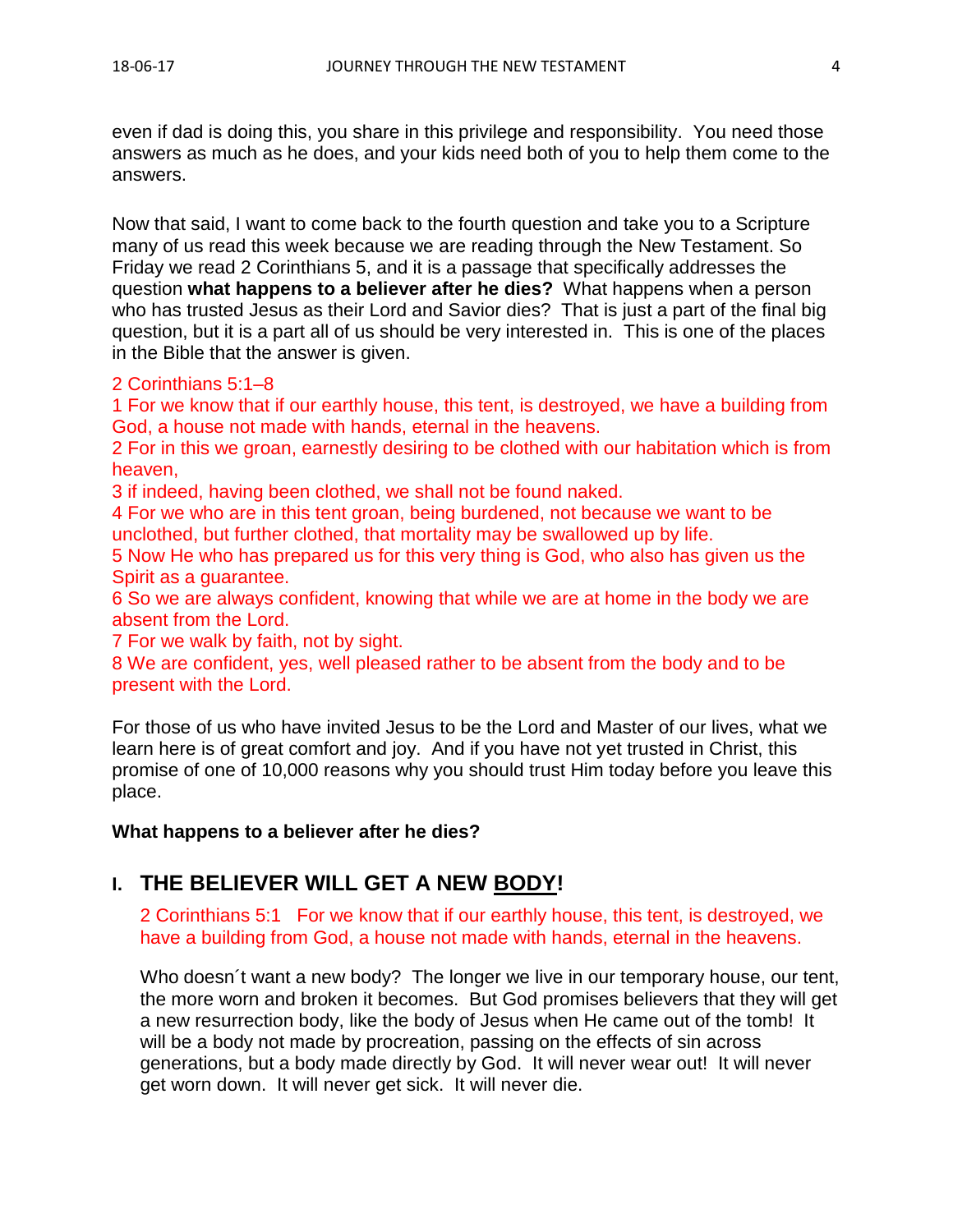## **II. THE BELIEVER WILL GET A NEW LIFE!**

2 Corinthians 5:4 For **we who are in this tent groan**, being burdened, not because **we want to be** unclothed, but **further clothed**, **that mortality may be swallowed up by life.**

The believer not only gets a new body but gets to live in that body in a whole new life! I have taught those of you who have attended a while some of the detail of what our lives are going to be like when we live for eternity with the Lord. We are not going to become chubby little angels with baby faces and stubby wings sitting on clouds playing harps! Life will be full of meaning and purpose and relationships. We will have jobs to do, but not work that is only performed for a paycheck to keep food on the table, but work that is both challenging and rewarding. Life will be full of industrious productivity and the relationships we have with the Lord and each other will exceed even the most meaningful and beautiful of relationships now. It will be a wonderful life!

## **III. THE BELIEVER WILL GET TO FULFILL GOD´S PLAN!**

2 Corinthians 5:5 Now He who has prepared us for this very thing is God, who also has given us the Spirit as a guarantee.

Folks, for us to live in resurrection bodies with Him has been God´s purpose all along! Redeeming us through faith in Christ is not plan B after plan A did not work! God is honored and glorified that after people made in His image rebelled against Him, that He redeemed them to Himself, and giving them eternal life in bodies fit for eternity, they shall live gladly with Him, loving and praising Him forevermore. And for now, He has given us the Holy Spirit to live inside of us as a taste of what is to come and as a guarantee that God will make it happen.

## **IV. THE BELIEVER WILL GET TO LIVE WITH GOD HIMSELF!**

2 Corinthians 5:8 We are confident, yes, well pleased rather to be absent from the body and to be present with the Lord.

Paul here gives his personal conclusion. He wrote these words while under attack at every front, his own life truly in danger day to day. He had said previously that he wanted to keep living to do the work God had called him to do, namely to share the gospel with people who had not heard or who had not believed.

But now he says, "Listen! If I am only thinking about myself,

- I would rather step out of this old tent of a body that is ragged and worn.
- I would rather move out of this broken world where I am tormented by broken people and take the next step to a new life.
- Since I was saved, I have long for and I have strived to fulfill God´s purpose for me, and so I would be glad to move closer to that time that my life shall praise Him fully and completely.